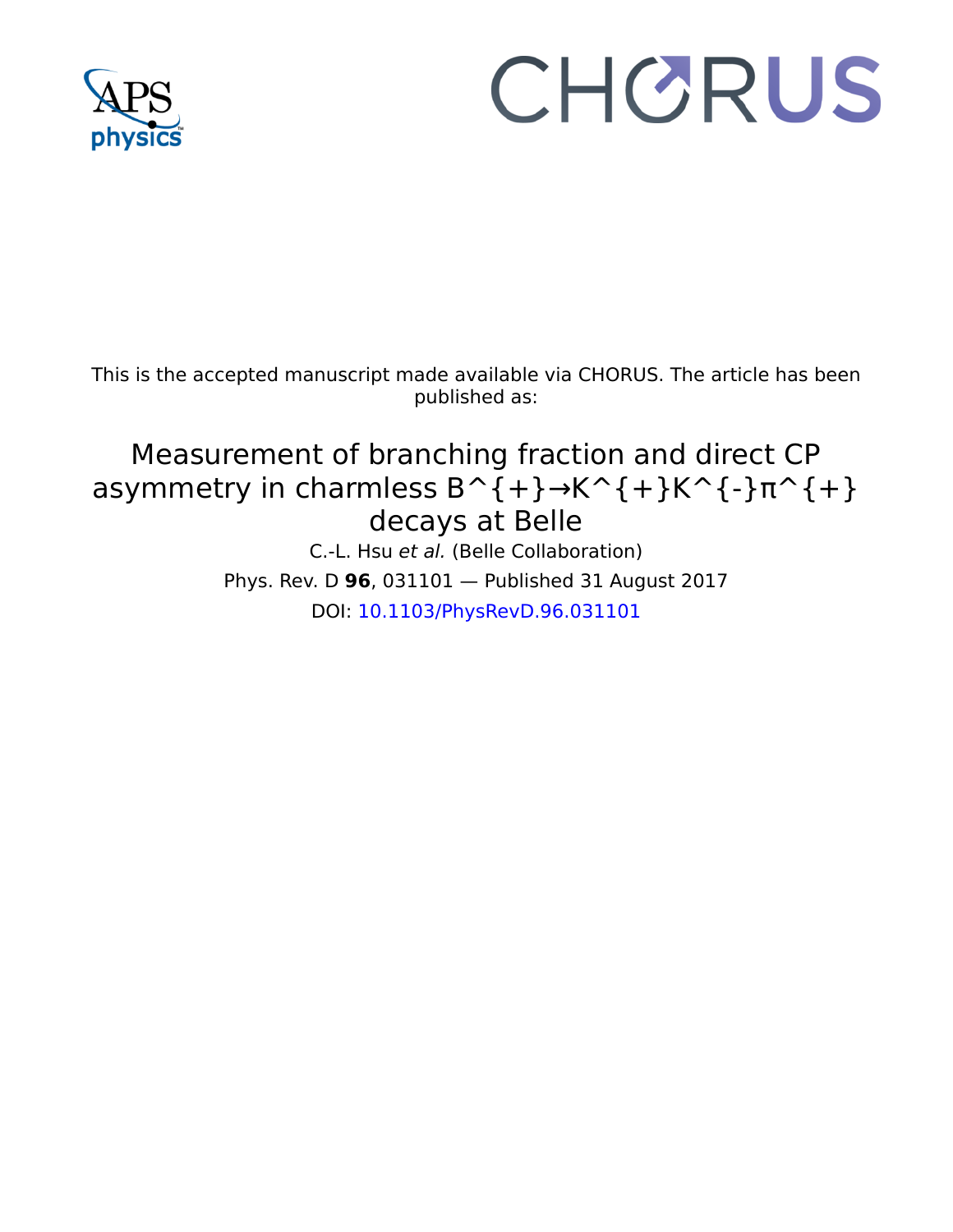## Measurement of branching fraction and direct CP asymmetry in charmless  $B^+ \to K^+ K^- \pi^+$  decays at Belle

C.-L. Hsu,<sup>39</sup> D. Dossett,<sup>39</sup> M. E. Sevior,<sup>39</sup> I. Adachi,<sup>13, 10</sup> H. Aihara,<sup>70</sup> S. Al Said,<sup>63, 28</sup> D. M. Asner,<sup>53</sup> H. Atmacan,<sup>59</sup> V. Aulchenko,<sup>3, 51</sup> T. Aushev,<sup>42</sup> R. Ayad,<sup>63</sup> I. Badhrees,<sup>63, 27</sup> A. M. Bakich,<sup>62</sup> E. Barberio,<sup>39</sup> P. Behera,<sup>19</sup> M. Berger,<sup>60</sup> V. Bhardwaj,<sup>16</sup> B. Bhuyan,<sup>18</sup> J. Biswal,<sup>23</sup> T. Bloomfield,<sup>39</sup> A. Bondar,<sup>3,51</sup> G. Bonvicini,<sup>73</sup> A. Bozek,<sup>48</sup> M. Bračko,<sup>37,23</sup> T. E. Browder,<sup>12</sup> P. Chang,<sup>47</sup> V. Chekelian,<sup>38</sup> A. Chen,<sup>45</sup> B. G. Cheon,<sup>11</sup> K. Chilikin,  $33, 41$  R. Chistov,  $33, 41$  K. Cho,  $29$  Y. Choi,  $61$  D. Cinabro,  $73$  N. Dash,  $17$  S. Di Carlo,  $73$  Z. Doležal,  $4$ Z. Drásal,<sup>4</sup> S. Eidelman,<sup>3, 51</sup> H. Farhat,<sup>73</sup> J. E. Fast,<sup>53</sup> B. G. Fulsom,<sup>53</sup> V. Gaur,<sup>64</sup> N. Gabyshev,<sup>3, 51</sup> A. Garmash,<sup>3, 51</sup> P. Goldenzweig,<sup>25</sup> B. Golob,<sup>34, 23</sup> O. Grzymkowska,<sup>48</sup> E. Guido,<sup>22</sup> J. Haba,<sup>13, 10</sup> T. Hara,<sup>13, 10</sup> K. Hayasaka,<sup>50</sup> H. Hayashii,<sup>44</sup> M. T. Hedges,<sup>12</sup> W.-S. Hou,<sup>47</sup> K. Inami,<sup>43</sup> G. Inguglia,<sup>7</sup> A. Ishikawa,<sup>68</sup> W. W. Jacobs, <sup>20</sup> I. Jaegle, <sup>8</sup> H. B. Jeon, <sup>31</sup> Y. Jin, <sup>70</sup> D. Joffe, <sup>26</sup> K. K. Joo, <sup>5</sup> T. Julius, <sup>39</sup> A. B. Kaliyar, <sup>19</sup> K. H. Kang, <sup>31</sup> P. Katrenko, <sup>42, 33</sup> T. Kawasaki, <sup>50</sup> C. Kiesling, <sup>38</sup> D. Y. Kim, <sup>58</sup> H. J. Kim, <sup>31</sup> J. B. Kim, <sup>30</sup> K. T. Kim, <sup>30</sup> M. J. Kim,<sup>31</sup> S. H. Kim,<sup>11</sup> P. Kodyš,<sup>4</sup> S. Korpar,<sup>37, 23</sup> D. Kotchetkov,<sup>12</sup> P. Križan,<sup>34, 23</sup> P. Krokovny,<sup>3, 51</sup> T. Kuhr,<sup>35</sup> R. Kulasiri,<sup>26</sup> A. Kuzmin,<sup>3,51</sup> Y.-J. Kwon,<sup>75</sup> Y.-T. Lai,<sup>47</sup> J. S. Lange,<sup>9</sup> C. H. Li,<sup>39</sup> L. Li,<sup>56</sup> L. Li Gioi,<sup>38</sup> J. Libby,<sup>19</sup> D. Liventsev,<sup>72, 13</sup> M. Lubej,<sup>23</sup> T. Luo,<sup>54</sup> M. Masuda,<sup>69</sup> T. Matsuda,<sup>40</sup> D. Matvienko,<sup>3, 51</sup> K. Miyabayashi,<sup>44</sup> H. Miyata,<sup>50</sup> R. Mizuk,<sup>33, 41, 42</sup> G. B. Mohanty,<sup>64</sup> T. Mori,<sup>43</sup> R. Mussa,<sup>22</sup> E. Nakano,<sup>52</sup> M. Nakao,<sup>13, 10</sup> T. Nanut,<sup>23</sup> K. J. Nath,<sup>18</sup> Z. Natkaniec,<sup>48</sup> M. Nayak,<sup>73, 13</sup> N. K. Nisar,<sup>54</sup> S. Nishida,<sup>13, 10</sup> S. Ogawa,<sup>67</sup> S. Okuno,<sup>24</sup> H. Ono,<sup>49,50</sup> Y. Onuki,<sup>70</sup> G. Pakhlova,<sup>33,42</sup> B. Pal,<sup>6</sup> C.-S. Park,<sup>75</sup> C. W. Park,<sup>61</sup> H. Park,<sup>31</sup> S. Paul,<sup>66</sup> T. K. Pedlar,<sup>36</sup> L. Pesántez,<sup>2</sup> L. E. Piilonen,<sup>72</sup> M. Ritter,<sup>35</sup> A. Rostomyan,<sup>7</sup> Y. Sakai,<sup>13,10</sup> S. Sandilya,<sup>6</sup> T. Sanuki,<sup>68</sup> Y. Sato,<sup>43</sup> V. Savinov, <sup>54</sup> O. Schneider, <sup>32</sup> G. Schnell, <sup>1, 15</sup> C. Schwanda, <sup>21</sup> Y. Seino, <sup>50</sup> K. Senyo, <sup>74</sup> V. Shebalin, <sup>3, 51</sup> T.-A. Shibata,<sup>71</sup> J.-G. Shiu,<sup>47</sup> B. Shwartz,<sup>3,51</sup> F. Simon,<sup>38,65</sup> E. Solovieva,<sup>33,42</sup> M. Starič,<sup>23</sup> J. F. Strube,<sup>53</sup> K. Sumisawa,<sup>13, 10</sup> M. Takahashi,<sup>7</sup> M. Takizawa,<sup>57, 14, 55</sup> F. Tenchini,<sup>39</sup> M. Uchida,<sup>71</sup> T. Uglov,<sup>33, 42</sup> Y. Unno,<sup>11</sup> S. Uno,<sup>13, 10</sup> P. Urquijo,<sup>39</sup> Y. Usov,<sup>3, 51</sup> C. Van Hulse,<sup>1</sup> G. Varner,<sup>12</sup> K. E. Varvell,<sup>62</sup> V. Vorobyev,<sup>3, 51</sup> E. Waheed,<sup>39</sup> C. H. Wang,<sup>46</sup> M.-Z. Wang,<sup>47</sup> M. Watanabe,<sup>50</sup> Y. Watanabe,<sup>24</sup> E. Widmann,<sup>60</sup> K. M. Williams,<sup>72</sup> E. Won,<sup>30</sup> Y. Yamashita,<sup>49</sup> H. Ye,<sup>7</sup> Z. P. Zhang,<sup>56</sup> V. Zhilich,<sup>3,51</sup> V. Zhukova,<sup>41</sup> V. Zhulanov,<sup>3,51</sup> and A. Zupanc<sup>34,23</sup> (The Belle Collaboration)  $1$ University of the Basque Country UPV/EHU, 48080 Bilbao  $^{2}$ University of Bonn, 53115 Bonn <sup>3</sup>Budker Institute of Nuclear Physics SB RAS, Novosibirsk 630090 <sup>4</sup>Faculty of Mathematics and Physics, Charles University, 121 16 Prague  $^{5}$  Chonnam National University, Kwangju 660-701 <sup>6</sup>University of Cincinnati, Cincinnati, Ohio 45221 <sup>7</sup>Deutsches Elektronen–Synchrotron, 22607 Hamburg <sup>8</sup>University of Florida, Gainesville, Florida 32611  $^9$ Justus-Liebig-Universität Gießen, 35392 Gießen <sup>10</sup>SOKENDAI (The Graduate University for Advanced Studies), Hayama 240-0193  $^{11}\!H\!anyang$  University, Seoul 133-791  $12$  University of Hawaii, Honolulu, Hawaii 96822 <sup>13</sup> High Energy Accelerator Research Organization (KEK), Tsukuba 305-0801 <sup>14</sup>J-PARC Branch, KEK Theory Center, High Energy Accelerator Research Organization (KEK), Tsukuba 305-0801 <sup>15</sup>IKERBASQUE, Basque Foundation for Science, 48013 Bilbao  $16$ Indian Institute of Science Education and Research Mohali, SAS Nagar, 140306 <sup>17</sup>Indian Institute of Technology Bhubaneswar, Satya Nagar 751007 <sup>18</sup>Indian Institute of Technology Guwahati, Assam 781039  $19$ Indian Institute of Technology Madras, Chennai 600036  $^{20}$ Indiana University, Bloomington, Indiana  $47408$  $^{21}$ Institute of High Energy Physics, Vienna 1050 <sup>22</sup>INFN - Sezione di Torino, 10125 Torino <sup>23</sup>J. Stefan Institute, 1000 Ljubljana <sup>24</sup>Kanagawa University, Yokohama 221-8686

 $^{25}$ Institut für Experimentelle Kernphysik, Karlsruher Institut für Technologie, 76131 Karlsruhe

 $26$ Kennesaw State University, Kennesaw, Georgia 30144

 $^{27}$ King Abdulaziz City for Science and Technology, Riyadh 11442

 $^{28}$ Department of Physics, Faculty of Science, King Abdulaziz University, Jeddah 21589

 $^{29}$ Korea Institute of Science and Technology Information, Daejeon 305-806

 $30$ Korea University, Seoul 136-713

 $31$ Kyungpook National University, Daegu  $702-701$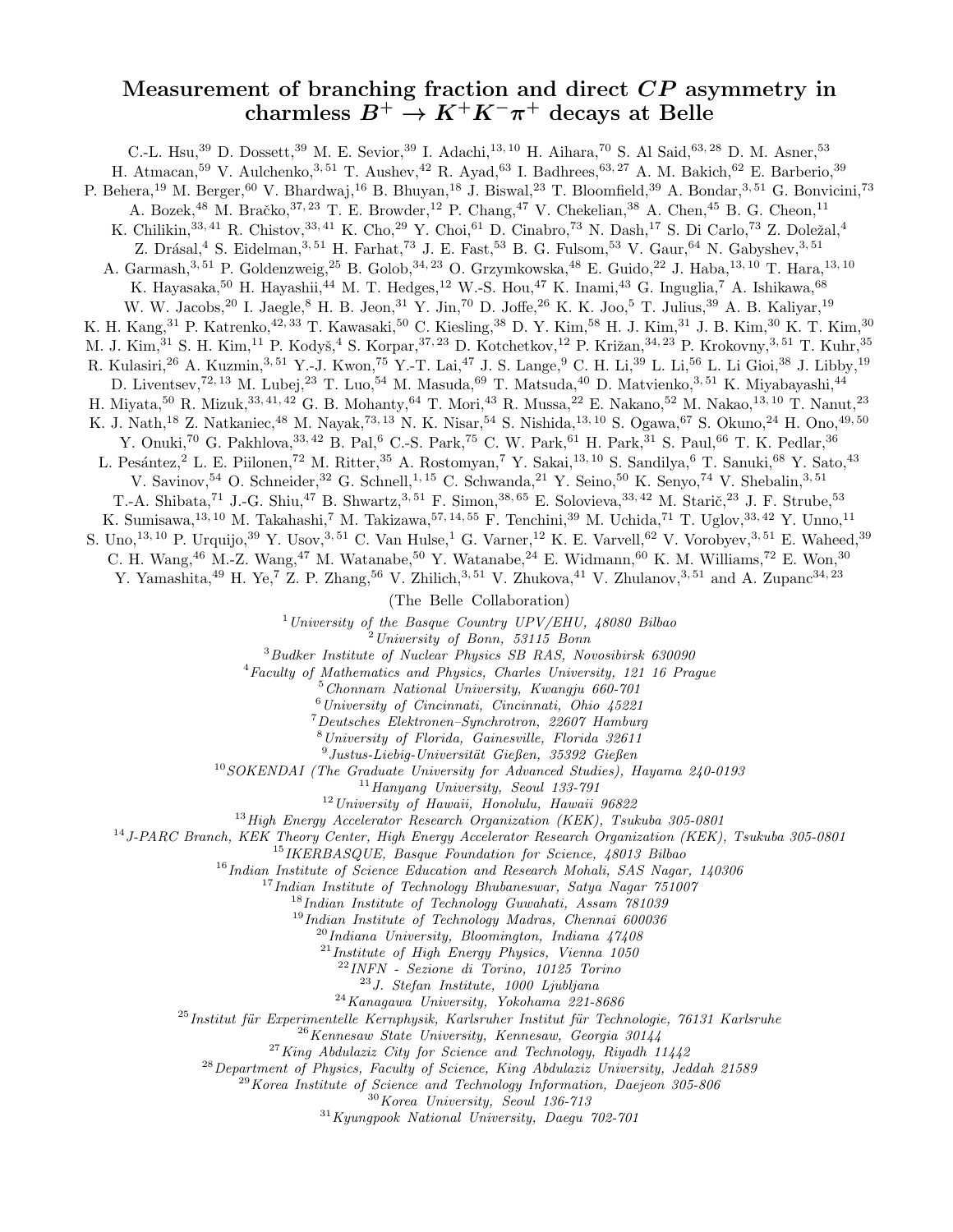$32\text{École Polytechnique Fédérale de Lausanne (EPFL), Lausanne 1015}$ 

P.N. Lebedev Physical Institute of the Russian Academy of Sciences, Moscow 119991

Faculty of Mathematics and Physics, University of Ljubljana, 1000 Ljubljana

 $^{35}$ Ludwig Maximilians University, 80539 Munich

Luther College, Decorah, Iowa 52101

University of Maribor, 2000 Maribor

Max-Planck-Institut für Physik, 80805 München

School of Physics, University of Melbourne, Victoria 3010

 $^{40}$ University of Miyazaki, Miyazaki 889-2192

Moscow Physical Engineering Institute, Moscow 115409

Moscow Institute of Physics and Technology, Moscow Region 141700

Graduate School of Science, Nagoya University, Nagoya 464-8602

Nara Women's University, Nara 630-8506

National Central University, Chung-li 32054

National United University, Miao Li 36003

Department of Physics, National Taiwan University, Taipei 10617

H. Niewodniczanski Institute of Nuclear Physics, Krakow 31-342

Nippon Dental University, Niigata 951-8580 Niigata University, Niigata 950-2181

Novosibirsk State University, Novosibirsk 630090

Osaka City University, Osaka 558-8585

Pacific Northwest National Laboratory, Richland, Washington 99352

 $^{54}$ University of Pittsburgh, Pittsburgh, Pennsylvania 15260

Theoretical Research Division, Nishina Center, RIKEN, Saitama 351-0198

University of Science and Technology of China, Hefei 230026

Showa Pharmaceutical University, Tokyo 194-8543

Soongsil University, Seoul 156-743

University of South Carolina, Columbia, South Carolina 29208

Stefan Meyer Institute for Subatomic Physics, Vienna 1090

Sungkyunkwan University, Suwon 440-746

School of Physics, University of Sydney, New South Wales  $2006$ 

Department of Physics, Faculty of Science, University of Tabuk, Tabuk 71451

Tata Institute of Fundamental Research, Mumbai 400005

Excellence Cluster Universe, Technische Universität München, 85748 Garching

Department of Physics, Technische Universität München, 85748 Garching

Toho University, Funabashi 274-8510

Department of Physics, Tohoku University, Sendai 980-8578

Earthquake Research Institute, University of Tokyo, Tokyo 113-0032

Department of Physics, University of Tokyo, Tokyo 113-0033

Tokyo Institute of Technology, Tokyo 152-8550

Virginia Polytechnic Institute and State University, Blacksburg, Virginia 24061

Wayne State University, Detroit, Michigan 48202

Yamagata University, Yamagata 990-8560

Yonsei University, Seoul 120-749

We report a study of the charmless hadronic decay of the charged  $B$  meson to the three-body final state  $K^{\hat{+}}K^{-}\pi^{\hat{+}}$ . The results are based on a data sample that contains  $772 \times 10^6$   $B\bar{B}$  pairs collected at the  $\Upsilon(4S)$  resonance with the Belle detector at the KEKB asymmetric-energy  $e^+e^-$  collider. The measured inclusive branching fraction and direct CP asymmetry are  $(5.38 \pm 0.40 \pm 0.35) \times 10^{-6}$  and  $-0.170 \pm 0.073 \pm 0.017$ , respectively, where the first uncertainties are statistical and the second are systematic. The  $K^+K^-$  invariant mass distribution of the signal candidates shows an excess in the region below 1.5  $GeV/c^2$ , which is consistent with the previous studies from BaBar and LHCb. In addition, strong evidence of a large direct  $CP$  asymmetry is found in the low  $K^+K^-$  invariant-mass region.

PACS numbers: 14.40.Nd,13.25.Hw,11.30.Er

Charmless decays of B mesons to three charged hadrons are suppressed in the standard model (SM), and thus provide an opportunity to search for physics beyond the SM through branching fraction enhancements. Large CP asymmetries can occur in these decays, due to interference of tree and loop diagrams with similar amplitudes. Beyond-the-SM particles could also contribute in the loops. Figure [1](#page-3-0) shows some of the SM Feynman diagrams that contribute to the  $B^+ \to K^+K^-\pi^+$  decay <sup>[1](#page-2-0)</sup>.

<span id="page-2-0"></span><sup>&</sup>lt;sup>1</sup> The inclusion of charge-conjugate modes is implied throughout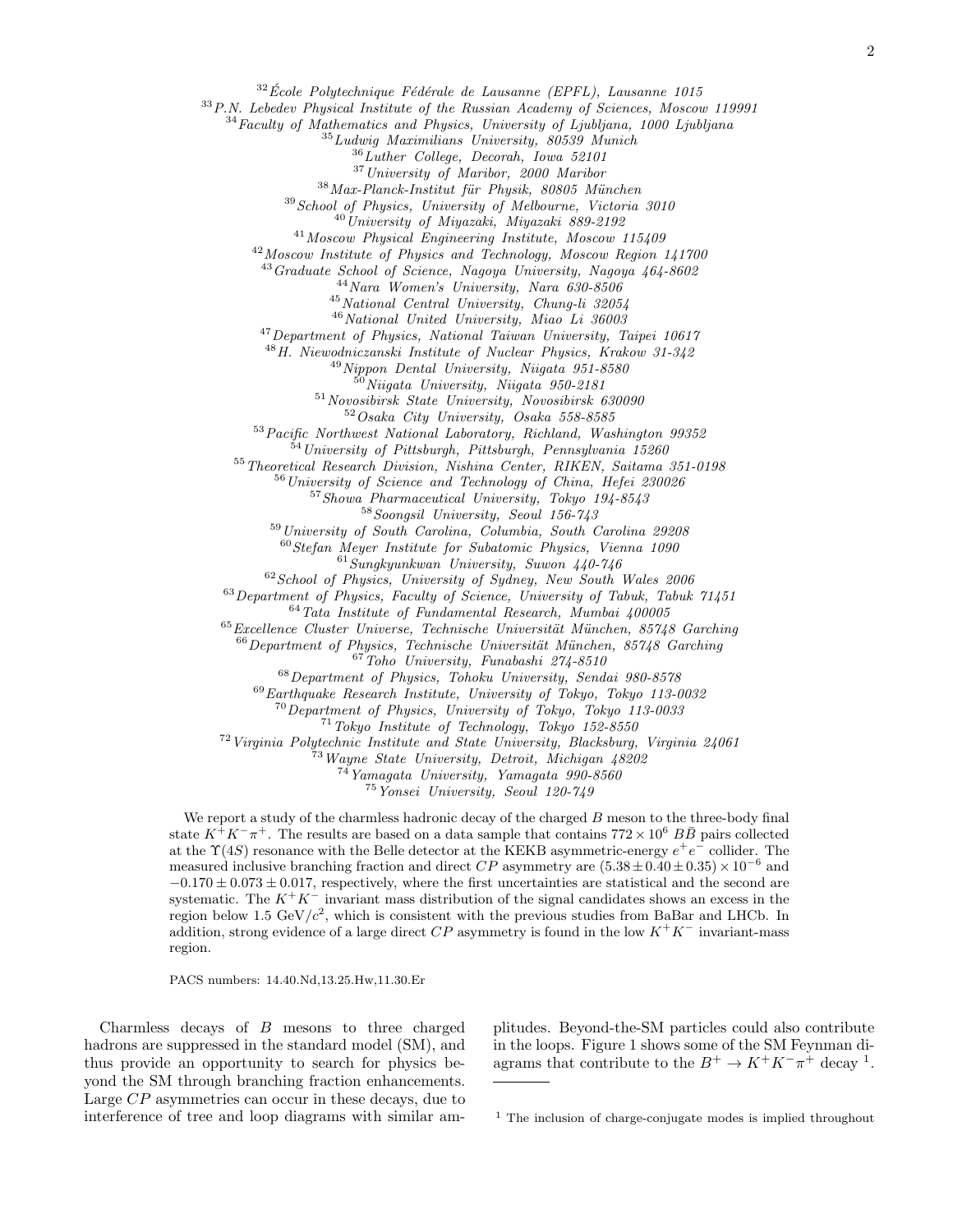The dominant process is the Cabibbo-suppressed  $b \to u$ tree transition in Fig [1\(](#page-3-0)a); the  $b \to d$  penguin diagram in Fig. [1\(](#page-3-0)d) leading to  $B^+ \to \phi \pi^+$  with  $\phi \to K^+ K^-$  is heavily suppressed.

In recent years, an unidentified structure has been ob-served by BaBar [\[1\]](#page-7-0) and LHCb [\[2,](#page-7-1) [3\]](#page-7-2) in the low  $K^+K^$ invariant-mass spectrum of the  $B^+ \to K^+K^-\pi^+$  decay. The LHCb studies revealed a nonzero inclusive CP asymmetry of  $-0.123 \pm 0.017 \pm 0.012 \pm 0.007$  and a large unquantified local CP asymmetry in the same mass region. These results suggest that final-state interactions may contribute to  $CP$  violation [\[4,](#page-7-3) [5\]](#page-7-4). This study attempts to quantify the CP asymmetry and branching fraction as a function of the  $K^+K^-$  invariant mass.



<span id="page-3-0"></span>FIG. 1.  $B^+ \to K^+ K^- \pi^+$  Feynman diagrams (all Cabibbosuppressed). (a) Tree diagram, (b)  $W$ -exchange diagram leading to  $KK^*$  states, (c) strong-penguin diagram, and (d) electroweak penguin leading to the  $\phi\pi$  state.

In this paper, we report the measurements of branching fraction and direct  $CP$  asymmetry  $(\mathcal{A}_{CP})$  of the charmless  $B^+ \to K^+K^-\pi^+$  decay based on the data collected with the Belle detector at the KEKB asymmetric-energy  $(3.5 \text{ on } 8.0 \text{ GeV}) e^+e^-$  collider [\[6\]](#page-7-5). The latter is defined as

<span id="page-3-1"></span>
$$
\mathcal{A}_{CP} = \frac{N(B^{-} \to K^{-} K^{+} \pi^{-}) - N(B^{+} \to K^{+} K^{-} \pi^{+})}{N(B^{-} \to K^{-} K^{+} \pi^{-}) + N(B^{+} \to K^{+} K^{-} \pi^{+})},
$$
\n(1)

where N denotes the yield obtained for the corresponding mode. The data sample consists of  $772 \times 10^6$   $B\overline{B}$  pairs accumulated at the  $\Upsilon(4S)$  resonance, corresponding to an integrated luminosity of  $711 \text{ fb}^{-1}$ , and an additional 89.4 fb<sup>-1</sup> of off-resonance data recorded at a center-ofmass (c.m.) energy about 60 MeV below the  $\Upsilon(4S)$  resonance.

The Belle detector consists of a silicon vertex detector (SVD), a 50-layer central drift chamber (CDC), timeof-flight scintillation counters (TOF), an array of aerogel threshold Cherenkov counters (ACC), and a CsI(Tl) electromagnetic calorimeter located inside a superconducting 3

solenoid coil that provides a 1.5 T magnetic field. Outside the coil, the  $K^0_L$  and muon detector, composed of resistive plate counters, detects  $K_L^0$  mesons and identifies muons. The detector is described in detail elsewhere [\[7\]](#page-7-6). The dataset used in this analysis was collected with two different inner detector configurations. A data sample corresponding to  $140$  fb<sup>-1</sup> was collected with a beampipe of radius 2.0 cm and with three layers of SVD, while the rest of the data were collected with a beam pipe of radius 1.5 cm and four layers of SVD [\[8\]](#page-7-7). A GEANT3-based [\[9\]](#page-7-8) Monte Carlo (MC) simulation of the Belle detector is used to optimize event selection and to estimate the signal efficiency. The signal MC sample is generated with the EvtGen package [\[10\]](#page-7-9), assuming a three-body phase space combined with an intermediate resonance decaying to two kaons as observed by BaBar and LHCb [\[1,](#page-7-0) [3\]](#page-7-2).

To reconstruct  $B^+ \to K^+ K^- \pi^+$ , we combine two oppositely-charged kaons with a charged pion. Charged tracks originating from a B-meson decay are required to have a distance of closest approach with respect to the interaction point of less than  $5.0 \text{ cm}$  along the z axis (opposite to the positron beam direction) and less than 0.2 cm in the  $r-\phi$  transverse plane, and a transverse momentum of at least  $100 \text{ MeV}/c$ .

Charged kaons and pions are identified using specific ionization in the CDC, time-of-flight information from the TOF, and Cherenkov light yield in the ACC. This information is combined to form a  $K-\pi$  likelihood ratio  $\mathcal{R}_{K/\pi} = \mathcal{L}_K/(\mathcal{L}_K + \mathcal{L}_\pi)$ , where  $\mathcal{L}_K$  and  $\mathcal{L}_\pi$  are the likelihoods for the kaon and pion hypothesis, respectively. Tracks with  $\mathcal{R}_{K/\pi} > 0.6$  are regarded as kaons and those with  $\mathcal{R}_{K/\pi}$  < 0.4 as pions. With these requirements, the identification efficiencies for 1  $GeV/c$  kaons and pions are 83% and 90%, respectively; 6% of the pions are misidentified as kaons and 12% of the kaons as pions.

Candidate B mesons are identified using two kinematic variables: the beam-energy constrained mass,  $M_{\rm bc} \equiv \sqrt{E_{\rm beam}^2/c^4 - |p_B/c|^2}$ , and the energy difference,  $\Delta E \equiv E_B - E_{\text{beam}}$ , where  $E_B$  and  $p_B$  are the reconstructed energy and momentum of B-meson candidates in the c.m. frame, respectively, and  $E_{\text{beam}}$  is the rundependent beam energy. The fit region is defined as  $M_{\text{bc}} > 5.24 \text{ GeV}/c^2$  and  $|\Delta E| < 0.3 \text{ GeV}$ , while the signal-enhanced region is given by 5.27 GeV/ $c^2 < M_{\text{bc}} <$ 5.29 GeV/ $c^2$  and  $|\Delta E|$  < 0.05 GeV. For 19% of the events, there is more than one B-meson candidate; we choose the one with the best fit quality from the  $B$  vertex fit. The B vertex fit uses the three charged tracks. This criterion selects the correct B-meson candidate in 92% of MC events.

The dominant background is from continuum  $e^+e^- \rightarrow$  $q\bar{q}$  (q = u, d, s, c) processes. A neural network [\[11\]](#page-7-10) is used to distinguish the spherical  $B\overline{B}$  signal from the jet-like continuum background. It combines the following observables based on the event topology: a Fisher discriminant formed from 17 modified Fox-Wolfram moments [\[12\]](#page-7-11), the cosine of the angle between the B-meson candidate direction and the beam axis, the cosine of the

this paper, unless explicitly stated otherwise.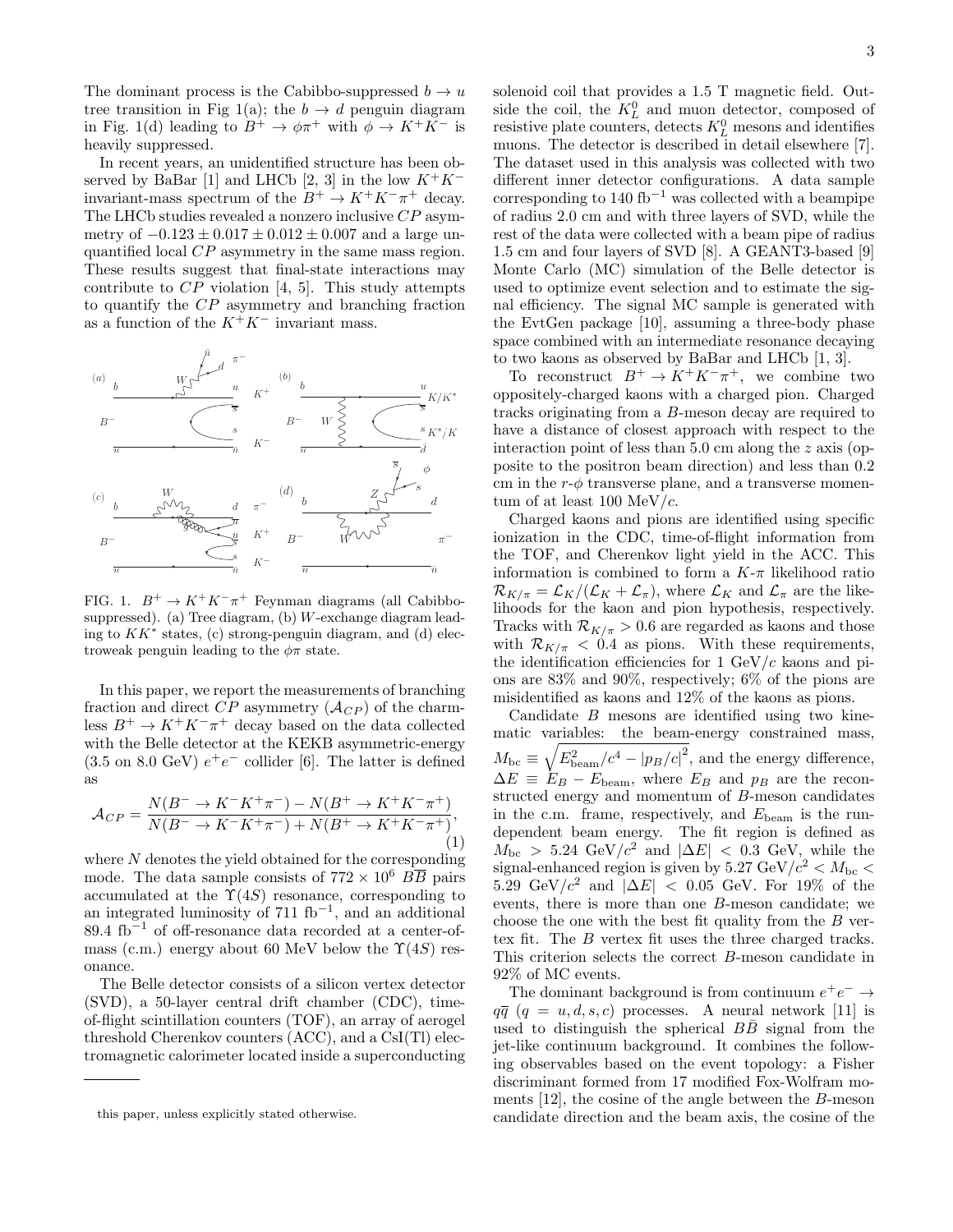angle between the thrust axis [\[13\]](#page-7-12) of the B-meson candidate and that of the rest of event (all of these quantities being calculated in the c.m. frame), the separation along the  $z$  axis between the vertex of the  $B$ -meson candidate and that of the remaining tracks, and the tagging quality variable from a B-meson flavor-tagging algorithm [\[14\]](#page-7-13). The training and optimization of the neural network are performed with signal and continuum MC samples. The neural network output  $(\mathcal{C}_{NN})$  selection requirement is optimized by maximizing a figure of merit defined as  $N_S/\sqrt{N_S+N_B}$  in the signal-enhanced region, where  $N_S$ denotes the expected number of signal events based on MC simulation for a branching fraction of  $5 \times 10^{-6}$  and  $N_{\rm B}$  denotes the expected number of background events. The requirement on  $\mathcal{C}_{NN}$  removes 99% of the continuum events while retaining 48% of the signal.

Background contributions from B-meson decays via the dominant  $b \to c$  transition (generic B decays) are investigated with an MC sample of such decays. The resulting  $\Delta E$  distribution is found to peak strongly in the signal region. Peaks are observed in the  $K^+K^-$  and  $K^+\pi^-$  invariant-mass spectra, arising from  $b \to c$  decays. These contributions are from  $D^0 \to K^+K^-$  or  $K^-\pi^+$ peaking at the nominal  $D^0$  mass, and  $D^0 \rightarrow K^-\pi^+$ with the peak slightly shifted from the  $D^0$  mass in the  $M_{K^+K^-}$  spectrum owing to  $K$ - $\pi$  misidentification. To suppress these backgrounds, the candidates for which the invariant mass of the  $K^+K^-$  or  $K^+\pi^-$  system lies in range of 1850 − 1880 MeV/ $c^2$  are removed. The selection window corresponds to  $\pm 3.75\sigma$  around the nominal  $D^0$ mass, where  $\sigma$  is the mass resolution. In the case of K- $\pi$ misidentification, we use the pion hypothesis for one of the kaons. To suppress the possible charmonium backgrounds from  $J/\psi \to \ell^+ \ell^- (\ell = e, \mu)$  decays, we apply the lepton hypothesis for both charged daughters, and exclude candidates that lie in the range of 3060 − 3140 MeV/ $c^2$ , which corresponds to  $\pm 4\sigma$  around the nominal  $J/\psi$  mass. Since no significant resonance is found in the  $\psi(2S)$  mass region, we do not apply a veto selection for it.

The charmless (i.e., "rare") B-meson decays are studied with a large MC sample where one of the B mesons decays via a process with known or estimated branching fraction. There are a few modes that contribute in the  $M_{bc}$  signal region with a corresponding  $\Delta E$  peak, denoted collectively as the "rare peaking" background. These peaking backgrounds are due to  $K-\pi$  misidentification, including  $B^+ \to K^+K^-K^+$ ,  $B^+ \to K^+\pi^-\pi^+$ , and their intermediate resonant modes. The events that remain after removing the peaking components are called the "rare combinatorial" background.

The signal yield and direct  $CP$  asymmetry are extracted by performing a two-dimensional extended unbinned maximum likelihood fit to  $M_{bc}$  and  $\Delta E$  distributions in bins of  $M_{K^+K^-}$ . In order to study the finer structure in the enhancement region, the  $M_{K^+K^-}$  region is divided into five non-uniform bins. The first two bins are chosen to cover the interesting enhancement and

 $\mathcal{A}_{CP}$  signal found by LHCb and BaBar. The remaining bin ranges are chosen in order to have an approximately equal number of signal events in each bin. The likelihood is defined as

$$
\mathcal{L} = \frac{e^{-\sum_j N_j}}{N!} \prod_i^N \left( \sum_j N_j \mathcal{P}_j^i \right),\tag{2}
$$

where

$$
\mathcal{P}_j^i = \frac{1}{2} (1 - q^i \cdot \mathcal{A}_{CP,j}) \times \mathcal{P}_j(M_{\text{bc}}^i, \Delta E^i).
$$
 (3)

Here,  $N$  is the total number of candidate events, i is the event index, and  $N_j$  is the yield of events for category  $j$ , which indexes the signal, continuum, generic  $B$ , and rare B components.  $\widetilde{\mathcal{P}}_j(M_{\text{bc}}, \Delta E)$  is the probability density function (PDF) in  $M_{bc}$  and  $\Delta E$  for the j th category. The electric charge of the B-meson candidate in event i is denoted  $q^i$  and  $\mathcal{A}_{CP,j}$  is the direct  $CP$  asymmetry for category j. In the signal  $B$  decays, there are two cases: all final state particles are correctly combined ("true" signal), or one of the daughter particles is a product of the other B-meson decay ("selfcross-feed" [SCF] background). We prepare the corresponding PDFs,  $\mathcal{P}_{sig}$  and  $\mathcal{P}_{SCF}$ . The SCF background is described by  $(N_{\text{sig}} \cdot f) \times \mathcal{P}_{\text{SCF}}$ , where  $N_{\text{sig}}$  is the signal yield and  $f$  is the fraction of SCF component, which is fixed to the MC expectation. The signal PDF is represented by the product of a double Gaussian in  $M_{\text{bc}}$ and a triple Gaussian in  $\Delta E$ , where the shape parameters are determined from the signal MC sample and are calibrated by a control sample of  $B^+ \to \bar{D}^0(K^+K^-)\pi^+$ . The PDF that describes the continuum background is the product of an ARGUS function [\[15\]](#page-7-14) in  $M_{\rm bc}$  and a second-order polynomial in  $\Delta E$ . The parameters of the continuum PDF are derived from MC simulation, which agree with the off-resonance data. In contrast, the distributions for  $\Delta E$  and  $M_{\text{bc}}$  are strongly correlated in the  $BB$  background samples, including generic  $B$ , rare combinatorial, rare peaking, and SCF components. Therefore, they are modelled with two-dimensional smoothed histograms from MC simulation. The free parameters in the fit are the signal yield, the signal  $\mathcal{A}_{CP}$ , the generic B yield, the rare peaking yields, and the continuum yield. The yields of rare combinatorial backgrounds are also derived from the MC study. The  $\mathcal{A}_{CP}$  of all backgrounds is fixed to zero in the fit. The stability and bias of the two-dimensional fit is checked by large ensemble tests using both toy and simulated MC events. The validity of the fit and branching fraction extraction method is checked using data in a high-statistics control sample of the  $B^+ \to \overline{D}{}^0(K^+K^-)\pi^+$  decays. The measured branching fraction for the control sample is consistent with the world-average value [\[16\]](#page-7-15).

As an example, Fig. [2](#page-5-0) shows the fit results in  $B^+$  and B<sup>-</sup> samples of the first  $M_{K^+K^-}$  bin in a signal-enhanced region. We use the efficiency and fitted yield in each bin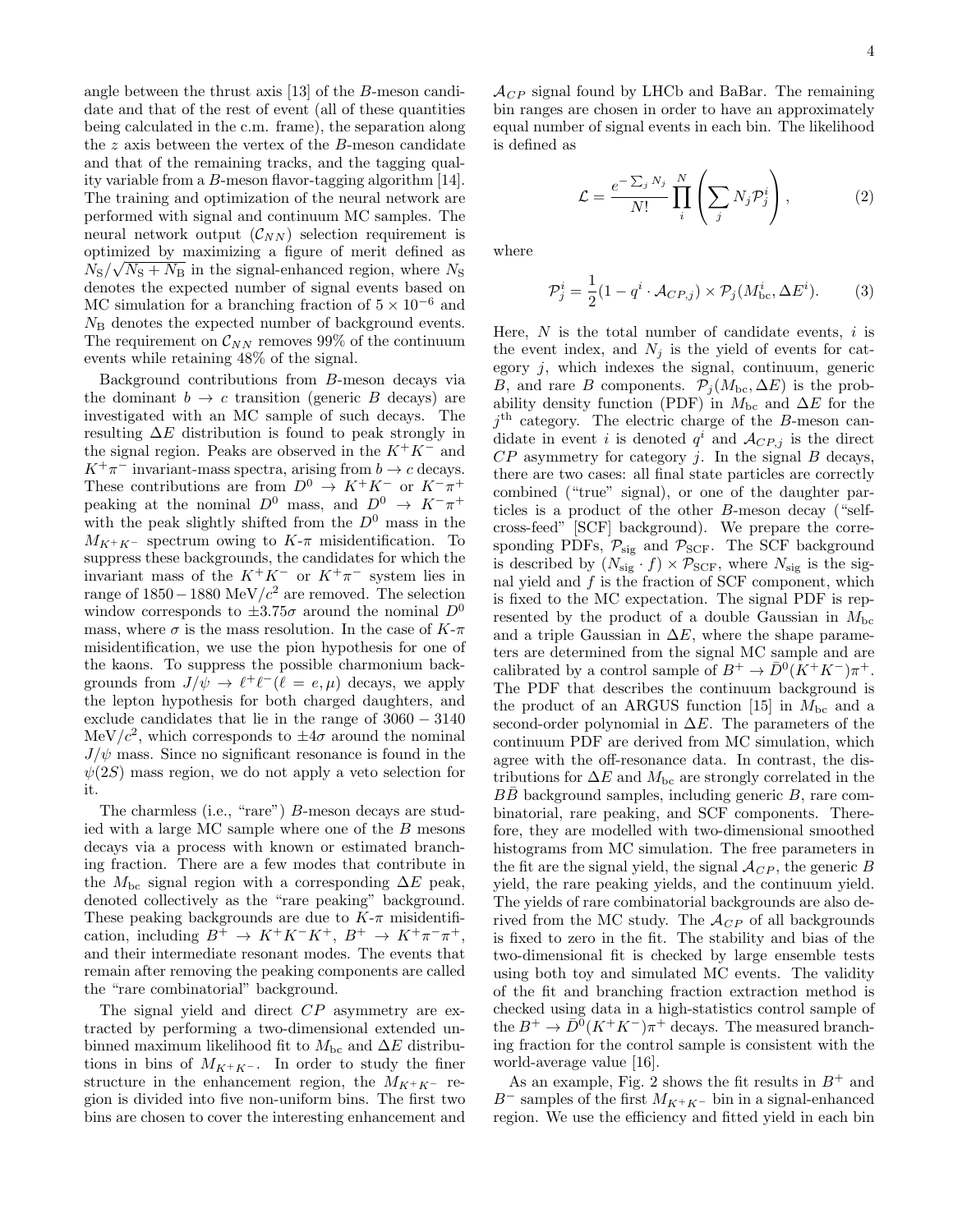

<span id="page-5-0"></span>FIG. 2. The projections of the  $M_{\text{bc}}$ - $\Delta E$  fit to data in the first  $M_{K^+K^-}$  bin. Points with error bars are the data, the red line is the fit result, the blue line is the sum of the signal and the self cross-feed, the cyan dotted line is the continuum background, the brown dash-dotted line is the generic B backgrounds, and the green dashed line is the sum of the rare B backgrounds. The projection on  $\Delta E$  is with the requirement of  $5.275 < M_{\text{bc}} < 5.2835 \text{ GeV}/c^2$ , while the projection on  $M_{\rm bc}$  is with the requirement of  $-0.03 < \Delta E < 0.03$  GeV.

to calculate the branching fraction:

$$
\mathcal{B} = \frac{N_{\text{sig}}}{\epsilon \times \mathcal{C}_{PID} \times N_{BB}},\tag{4}
$$

where  $N_{B\bar{B}}$ ,  $\epsilon$ , and  $\mathcal{C}_{PID}$ , respectively, are the number of  $B\overline{B}$  pairs (772 × 10<sup>6</sup>), the reconstruction efficiency, and the correction factor for particle identification (94.2%) that accounts for possible data-MC difference. We assume that charged and neutral  $B\bar{B}$  pairs are produced equally at the  $\Upsilon(4S)$  resonance. Table [I](#page-6-0) lists the fitted yields, efficiencies, and measured  $\mathcal{A}_{CP}$  in all such bins. To determine the significance of our measurements, we use the convolution of the likelihood function with a Gaussian function of width equal to the additive systematic uncertainties that only affect the signal yield and  $A_{CP}$ . The corresponding significance is given by  $\sqrt{-2\ln(L_0/L_{\text{max}})}$ , where  $L_{\text{max}}$  and  $L_0$  are the likelihood values with and without the signal component, respectively. Figure [3](#page-5-1) shows the results, where an excess and a large  $\mathcal{A}_{CP}$  are seen in  $M_{K^+K^-} < 1.5 \text{ GeV}/c^2$ , confirming the observations by BaBar and LHCb. We find strong evidence of a large  $CP$  asymmetry of  $-0.90 \pm 0.17 \pm 0.03$ with 4.8 $\sigma$  significance for  $M_{K^+K^-}$  < 1.1 GeV/ $c^2$ . We in-



<span id="page-5-1"></span>FIG. 3. Differential branching fractions (left) and measured  $\mathcal{A}_{CP}$  (right) as a function of  $M_{K^+K^-}$ . Each point is obtained from a two-dimensional fit with systematic uncertainty included. Red squares with error bars in the left figure show the expected signal distribution in a three-body phase space MC. Note that the phase space hypothesis is rescaled to the total observed  $B^+ \to K^+ K^- \pi^+$  signal yield.

tegrate the differential branching fractions over the entire mass range to obtain an inclusive branching fraction:

$$
\mathcal{B}(B^+ \to K^+ K^- \pi^+) = (5.38 \pm 0.40 \pm 0.35) \times 10^{-6}, (5)
$$

where the quoted uncertainties are statistical and systematic, respectively. The weighted average  $\mathcal{A}_{CP}$  over the entire  $M_{K^+K^-}$  region is

$$
\mathcal{A}_{CP} = -0.170 \pm 0.073 \pm 0.017, \tag{6}
$$

where the  $\mathcal{A}_{CP}$  value in each bin is weighted by the fitted yield divided by the detection efficiency in that bin. The statistical uncertainties are independent among bins; thus, the term is a quadratic sum. For the systematic uncertainties, the contribution from the bin-correlated sources is a linear sum while the contribution from the bin-uncorrelated sources is a quadratic sum.

Systematic uncertainties in the branching fraction are itemized in Table [II.](#page-6-1) The uncertainty due to the total number of  $B\bar{B}$  pairs is 1.37%. The uncertainty due to the charged-track reconstruction efficiency is estimated to be 0.35% per track by using the partially reconstructed  $D^{*+} \to D^0 \pi^+, D^0 \to \pi^+ \pi^- K^0_S$  events. The uncertainty due to the  $\mathcal{R}_{K/\pi}$  requirements is determined by a control sample study of  $D^{*+} \to D^0 \pi^+$  with  $D^0 \to K^+ \pi^-$ . The uncertainties due to the continuum suppression selection criteria and the signal PDF shape are estimated using a control sample of  $B^+ \to \bar{D}^0(K^+K^-)\pi^+$  decays. The potential fit bias is evaluated by performing an ensemble test comprising 1000 pseudoexperiments, where the signal component is taken from the signal MC sample, and the PDF shapes are used to generate the data for the other event categories. The observed 2.3% bias is included in the systematic uncertainty calculation. The uncertainty due to the continuum background PDF modeling is evaluated by varying the PDF parameters by  $\pm 1\sigma$ of their statistical errors. The uncertainty due to the data-MC difference is taken into account by using the fit model from the off-resonance data, which is included in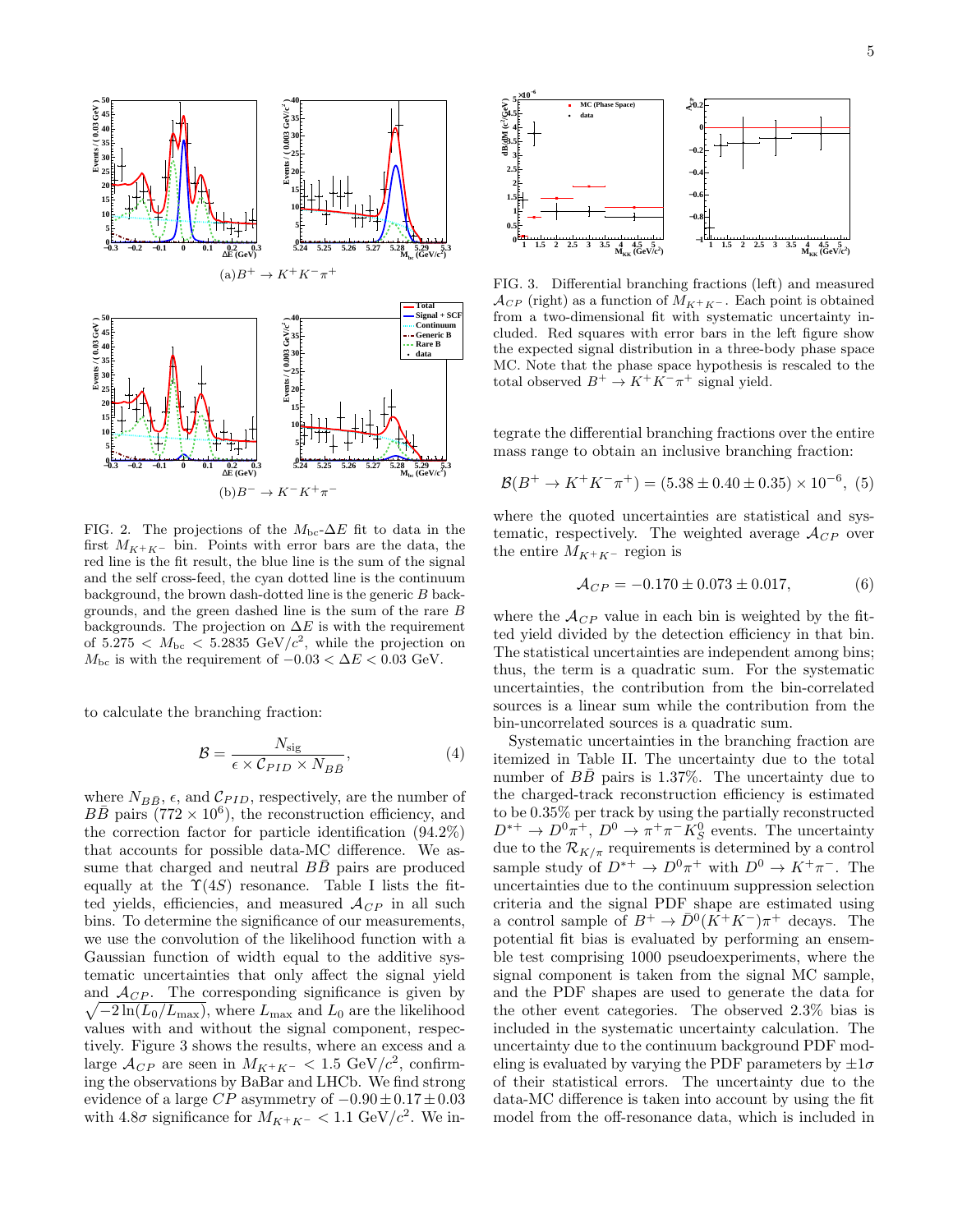$\overline{M_{K+K-}}$   $N_{\text{sig}}$  Eff. (%)  $d\mathcal{B}/dM$  (×10<sup>-7</sup>)  $\mathcal{A}_{CP}$  $(GeV/c<sup>2</sup>)$  $0.8-1.1$   $59.8 \pm 11.4 \pm 2.6$  19.7  $14.0 \pm 2.7 \pm 0.8$   $-0.90 \pm 0.17 \pm 0.04$ 1.1-1.5  $212.4 \pm 21.3 \pm 6.7$  19.3  $37.8 \pm 3.8 \pm 1.9$   $-0.16 \pm 0.10 \pm 0.01$  $1.5-2.5$   $113.5 \pm 26.7 \pm 18.6$   $15.6$   $10.0 \pm 2.3 \pm 1.7$   $-0.15 \pm 0.23 \pm 0.03$ 2.5-3.5  $110.1 \pm 17.6 \pm 4.9$  15.1  $10.0 \pm 1.6 \pm 0.6$   $-0.09 \pm 0.16 \pm 0.01$ 3.5-5.3 |  $172.6 \pm 25.7 \pm 7.4$  16.3  $8.1 \pm 1.2 \pm 0.5$   $-0.05 \pm 0.15 \pm 0.01$ 

<span id="page-6-0"></span>TABLE I. Signal yield, efficiency, differential branching fraction, and  $\mathcal{A}_{CP}$  for individual  $M_{K+K-}$  bins. The first uncertainties are statistical and the second systematic.

the background PDF modeling in Table [II.](#page-6-1) For the  $B\overline{B}$ background PDFs that are modeled by a two-dimensional smoothed histogram PDFs, the associated uncertainty is evaluated by changing the bin sizes. The uncertainty due to the fixed yields of rare combinatorial backgrounds is also evaluated by varying each fixed yield up or down by its statistical error. The uncertainty due to non-zero  $\mathcal{A}_{CP}$  of rare peaking backgrounds is estimated by assuming the  $\mathcal{A}_{CP}$  values to be higher or lower than the LHCb measured values by  $1\sigma$  of the LHCb measurement uncertainty [\[3\]](#page-7-2). In the absence of knowledge of the distribution of the SCF background in  $M_{K^+K^-}$ , we use a conservative approach to evaluate the uncertainty by varying the fraction by  $\pm 50\%$ ; the resulting deviation from the nominal value is included in the fixed yields in Table [II.](#page-6-1)

The  $A_{CP}$  systematic errors due to the fixed yields, background  $\mathcal{A}_{CP}$  and the background PDF modeling are estimated with the same procedure as applied for the branching fraction. A possible detector bias due to tracking acceptance and  $\mathcal{R}_{K/\pi}$  is evaluated using the measured  $\mathcal{A}_{CP}$  value from the off-resonance data. We apply the same criteria as those for the signal except for the continuum-suppression requirement, and calculate  $\mathcal{A}_{CP}$ as in Eq. [\(1\)](#page-3-1). The  $\mathcal{A}_{CP}$  value from off-resonance data is 0.0024  $\pm$  0.0014. The final  $\mathcal{A}_{CP}$  result can be either corrected with this detector bias, or it can be applied as a systematic uncertainty. For this result the central shift plus  $1\sigma$  statistical error is included in the total systematic uncertainty for the  $A_{CP}$ . A full list of systematic uncertainties in  $\mathcal{A}_{CP}$  is shown in Table [II.](#page-6-1)

In conclusion, we have reported the measured branching fraction and direct CP asymmetry for the suppressed decay  $B^+ \to K^+ K^- \pi^+$  using the full  $\Upsilon(4S)$  data sample collected with the Belle detector. We employ a twodimensional fit to determine the signal yield and  $\mathcal{A}_{CP}$ as a function of  $M_{K^+K^-}$ . We confirm the excess and local  $\mathcal{A}_{CP}$  in the low  $M_{K^+K^-}$  region reported by LHCb, and quantify the differential branching fraction in each  $K^+K^-$  invariant mass bin. We find a 4.8 $\sigma$  evidence for a negative  $CP$  asymmetry in the region  $M_{K^+K^-}$  < 1.1  $GeV/c^2$ . Our measured inclusive branching fraction and direct CP asymmetry are  $\mathcal{B}(B^+ \to K^+ K^- \pi^+) = (5.38 \pm 0.000)$  $0.40\pm0.35)\times10^{-6}$  and  $\mathcal{A}_{CP} = -0.170\pm0.073\pm0.017$ , respectively. The measurement challenges the conventional

<span id="page-6-1"></span>TABLE II. Systematic uncertainties in the measured branching fraction and  $\mathcal{A}_{CP}$  in the individual bins. The dagger (†) indicates the  $M_{K^+K^-}$  dependence of the uncertainty. The dash (−) indicates a value below 0.05% (0.001) in  $\mathcal{B}(\mathcal{A}_{CP})$ .

| Source                           | Relative uncertainties in $\mathcal{B}(\%)$  |       |                                           |       |       |  |  |  |
|----------------------------------|----------------------------------------------|-------|-------------------------------------------|-------|-------|--|--|--|
| $M_{K^+K^-}$ (GeV/ $c^2$ )       |                                              |       | $0.8-1.1$ 1.1-1.5 1.5-2.5 2.5-3.5 3.5-5.3 |       |       |  |  |  |
| Number of <i>BB</i> pairs        |                                              |       | 1.37                                      |       |       |  |  |  |
| Tracking                         | 1.05                                         |       |                                           |       |       |  |  |  |
| Particle identification          | 1.44                                         |       |                                           |       |       |  |  |  |
| Continuum suppression            | 1.33                                         |       |                                           |       |       |  |  |  |
| Signal PDF                       | 1.77                                         |       |                                           |       |       |  |  |  |
| Fit bias                         | 2.30                                         |       |                                           |       |       |  |  |  |
| Background PDF <sup>†</sup>      | $3.65\,$                                     | 2.15  | 16.16                                     | 3.77  | 3.59  |  |  |  |
| Fixed yields <sup>†</sup>        |                                              |       |                                           | 0.07  |       |  |  |  |
| Background $A_{CP}$ <sup>†</sup> | 0.23                                         | 0.28  | 1.46                                      | 0.80  | 0.36  |  |  |  |
|                                  |                                              |       |                                           |       |       |  |  |  |
| Source                           | Absolute uncertainties in $\mathcal{A}_{CP}$ |       |                                           |       |       |  |  |  |
| $M_{K^+K^-}$ (GeV/ $c^2$ )       |                                              |       | $0.8-1.1$ 1.1-1.5 1.5-2.5 2.5-3.5 3.5-5.3 |       |       |  |  |  |
| Background PDF <sup>†</sup>      | 0.036                                        | 0.005 | 0.028                                     | 0.006 | 0.003 |  |  |  |
| Fixed yields <sup>†</sup>        |                                              |       |                                           | 0.002 |       |  |  |  |
| Background $A_{CP}^{\dagger}$    | 0.015                                        | 0.004 | 0.009                                     | 0.005 | 0.002 |  |  |  |
| Detector bias                    | 0.004                                        |       |                                           |       |       |  |  |  |
|                                  |                                              |       |                                           |       |       |  |  |  |

description of direct CP violation since it requires large contributions to separate weak tree and strong penguin amplitudes in the same small region of phase space in order to simultaneously enhance both the yield and provide the cancellation required for such a large CP effect. So, for example, if the enhancement were due to a large final state resonance in a strong penguin diagram, there would have to be an accompanying tree-level process of the same magnitude and opposite phase to provide the almost complete cancellation observed in the measurement. To understand the origin of the low-mass dynamics, a full Dalitz analysis from experiments with a sizeable data set, such as LHCb and Belle II, will be needed in the future.

We thank the KEKB group for the excellent operation of the accelerator; the KEK cryogenics group for the efficient operation of the solenoid; and the KEK computer group, the National Institute of Informatics,